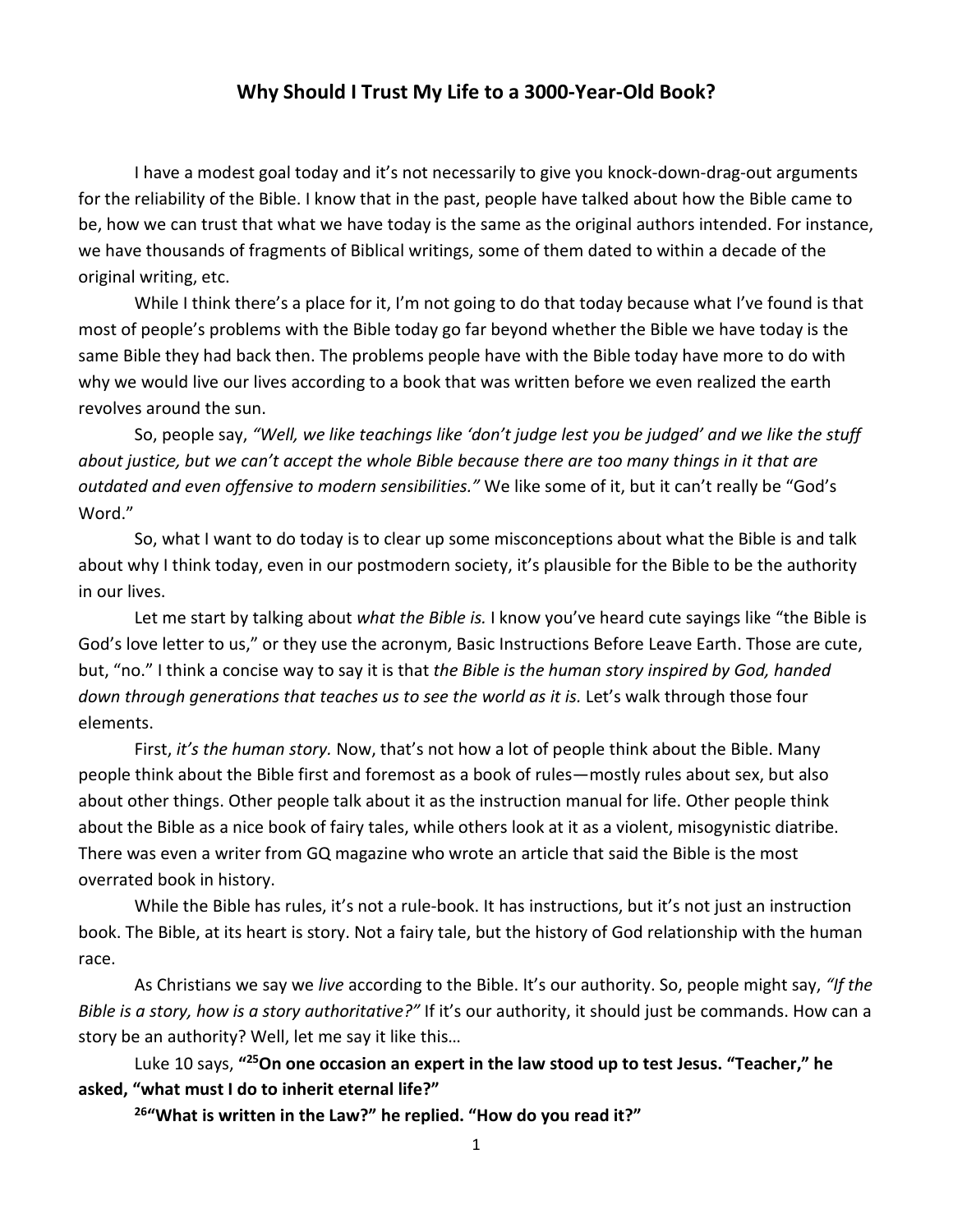**<sup>27</sup> He answered, "'Love the Lord your God with all your heart and with all your soul and with all your strength and with all your mind' and, 'Love your neighbor as yourself.'"**

**<sup>28</sup> "You have answered correctly," Jesus replied. "Do this and you will live."**

**<sup>29</sup> But he wanted to justify himself, so he asked Jesus, "And who is my neighbor?"**

Jesus doesn't answer him with more explanation, he tells the story of the Good Samaritan. A man was walking from Jerusalem to Jericho when he was attacked by a band of thieves and left for dead. Two religious men came along and walked over to the other side to avoid him, but a third man—a hated Samaritan came by and nursed his wounds, brought him to an inn and paid his medical bills.

The story begs him to see himself in the story. *If I lay dying on the side of the road, what would I want?* Story gets to the heart of how we should live. Stories are often more powerful than propositions or rules, especially if they're true. Here's why.

S*tories tell us who we are.* In our society today, we see ourselves as individuals and we think we build our identity by looking inside ourselves. But I don't believe it's possible to overestimate how much our family, race, or nationality shapes us. It tells us who we are. I'm a Kleinsasser and that history shapes who I am, how I think about life, and how I do things. I'm shaped by the story of my race. It impacts how I experience life, what I love and what I'm afraid of. That's why when people don't know their story, they often feel like they don't have an identity. Why do adopted children have such a longing to know their biological parents? They want to know who they are.

The Christian story claims to be the human story and the foundation of that story is the Bible. It tells us who God is. It tells us where we came from. It tells us that we were created in the Image of God and therefore have incalculable worth. It tells us that we are prone to sin, but that when we do sin, God pursues us. And it tells us that God took on flesh, died for us and rose again so to give us a glimpse of our future.

That story extends out to the future and it says that there will come a day when we'll have to give an account of what we've done with this life, but also that someday God will renew our broken world and make right everything that was wrong. If we believe that story is true—it can't help but impact how we live our lives. That's authority.

Now, there are other stories, too. Probably the most common today is secular humanism. Secular humanists boast that they don't rely on a book or take the word of authorities to tell us who we are. Their foundation is *science*.

But science isn't just a set of propositions. Science tells its own story. If the beginning of the Biblical story is, *"In the beginning, God created the heaven and earth,"* secular humanist begins with Carl Sagan's famous line, *"The Cosmos is all that is or was or ever will be."* Which, of course, isn't observable or even a scientific statement.

That story is that the blind forces of evolution cooked up a primordial soup that resulted in a single-celled organism that over time became more complex. Eventually, it mutated and developed the ability to move around, eat, and reproduce. Later, it developed something like arms and legs and was able to come out of the soup and walk around on land. Through a mechanism called Natural Selection, the organisms continued to become more complex and evolved into different types of animals, many becoming more complex eventually developing consciousness—language, religion and morality.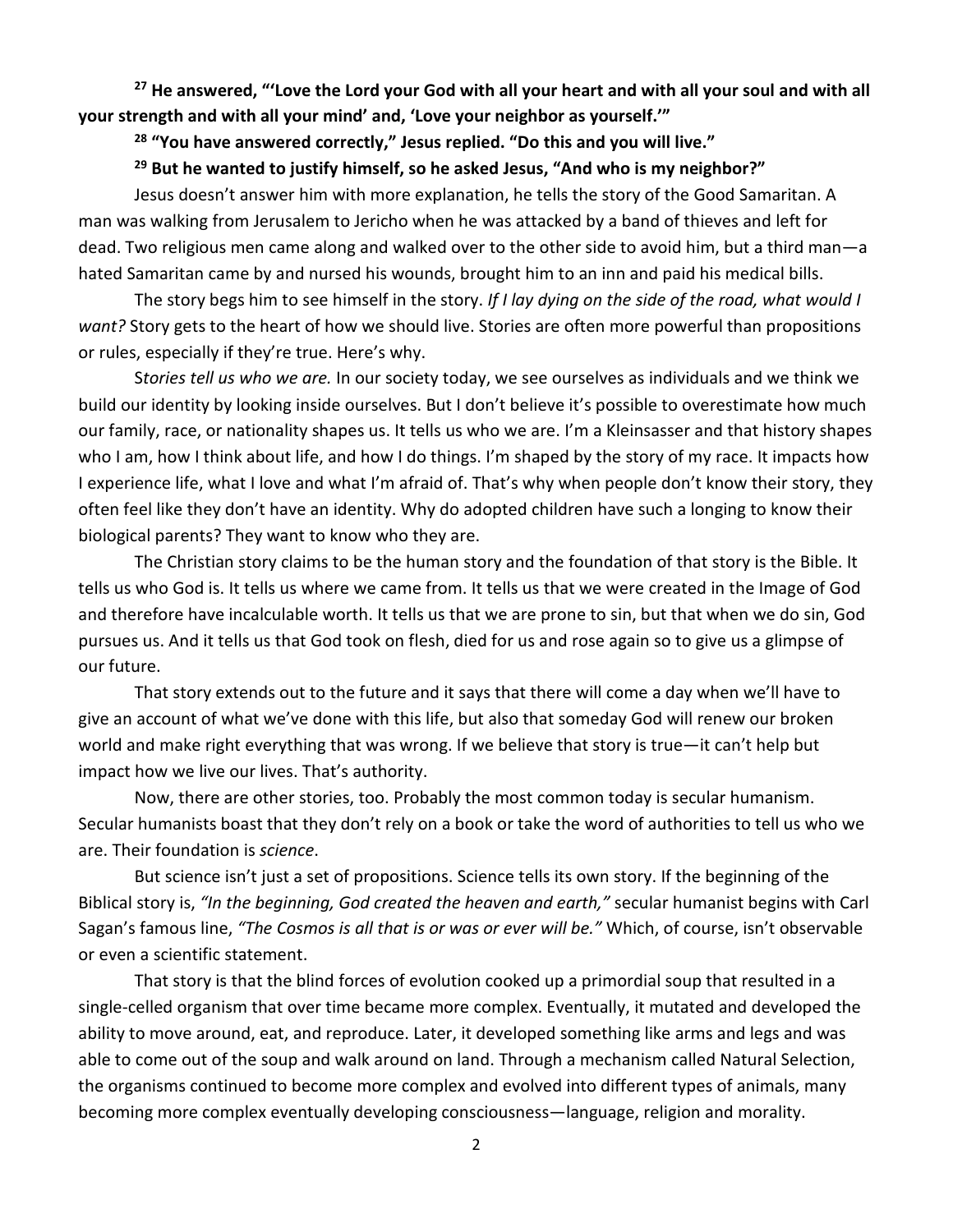Now, don't misunderstand me. I'm not saying the Bible and science are opposed to each other. I don't believe that's the case as all. I think there's much about the Bible and science that work together to help us see the world clearly. Science is an effective tool to help us to understand the natural world. It just doesn't work as the foundation of an overarching story.

If the cosmos is all there is, then what gives life meaning? Even if evolution can theoretically tell us how morality came about, it can't tell us why anyone should be obligated to love their neighbor? It can tell us that bad things happen, but it can't tell us why we have this strange feeling that this isn't the way things are supposed to be.

Now, I don't think most people are conscious of these stories in everyday life. Most people just want to be comfortable, make decent money, eat good food, and have fulfilling relationships. But most people take the bits and pieces of the stories we like, regardless of whether they actually fit together.

For instance, people today really like the idea of a *loving* God (which, by the way is an idea they we got from the Bible). We especially like the idea of a god who loves me just the way I am. But we don't realize, that we can't have a god who always approves of me *and* a god of justice. The reason is that I'm not the only person in the world.

You see, if someone approaches me on the street, takes all my money and beats me within and inch of my life, would it be loving if god said to my attacker, *"Don't worry, I love you just the way you are. Just, you do you?"* That wouldn't be love for me and it wouldn't be justice for him. We can't just pick and choose the parts of the story we want to believe. We need to have an authoritative story that shows us who we are and what the world is and how we should live in it. The Bible is that kind of story. //

Second, *it's inspired by God.* The Apostle Paul in 2 Timothy 3:16 says it this way, **"16All Scripture is God-breathed and is useful for teaching, rebuking, correcting and training in righteousness, 17so that the servant of God may be thoroughly equipped for every good work."** It uses the phrase Godbreathed.

Now, that doesn't mean that the Bible was dropped out of the sky or dictated directly to the various authors—at least not most of them. But Christians believe that God guided the *writing*, *preservation* and *collection* of all the books of the Bible. It's a mysterious mix of divine truth and insight expressed through human hands.

But I know some people will say, *"Well, the human thing I buy, but it can't be divine because of its outdated science and primitive morality that we just can't believe anymore."* People are very quick to jump on this. They read something that seems just wrong and they give up on the Bible and say, "See, I told you Christianity can't be right!" But I want you to see how Pastor Tim Keller responds. He says when we come across teachings that offend us, before we write it off, we should consider three things.

First, *consider that the Bible might not teach what you think it teaches.* He uses two examples from Scripture, polygamy and primogeniture, which were both institutions that were universal in ancient cultures.

Of course, polygamy is the practice of having more than one wife, which of course makes the man the center of everything and really privileges men and we can't accept that today. But, he points out that if you really read Scripture, while the Old Testament talks about polygamy, in every generation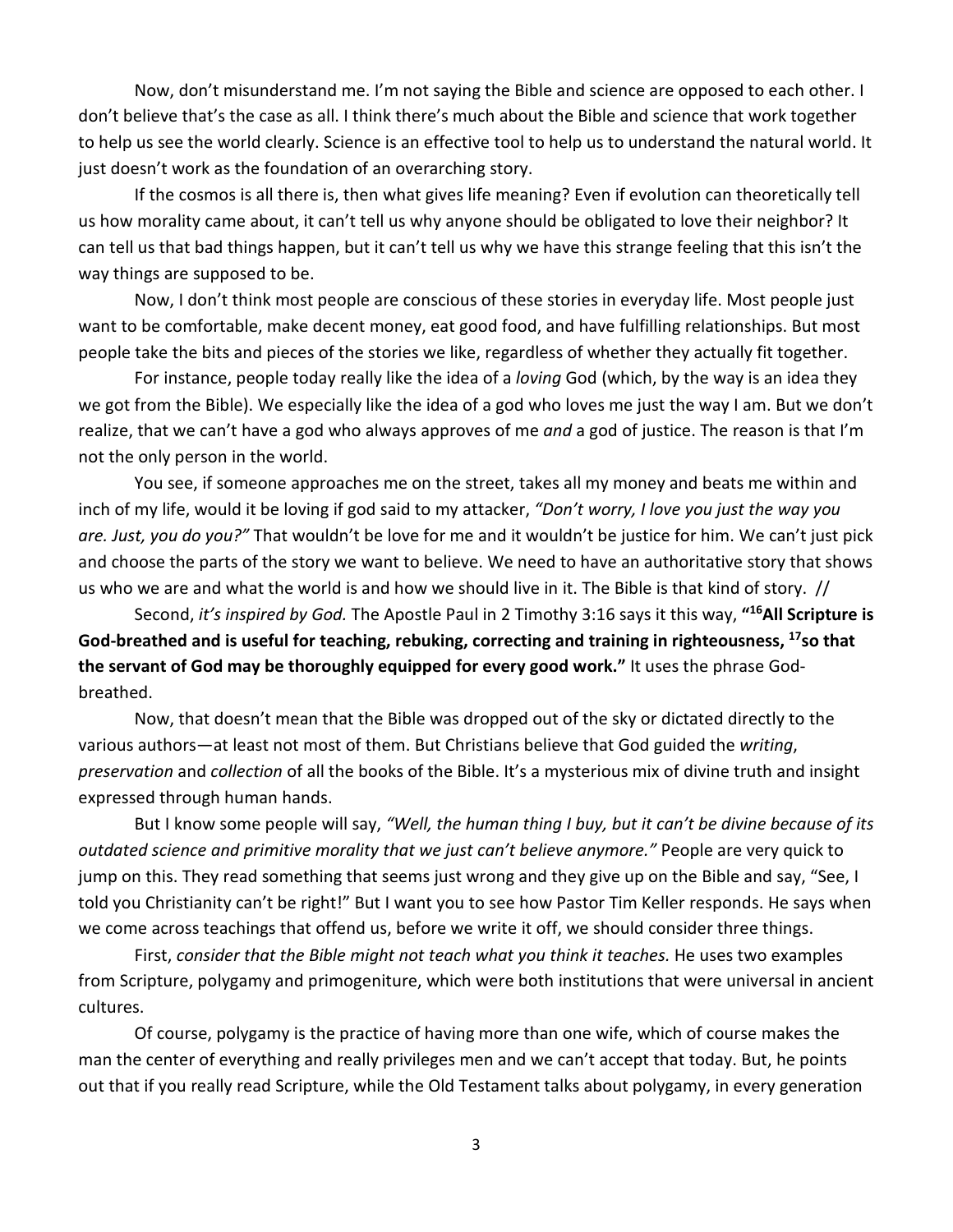polygamy is always a complete disaster in every way. You don't find stories of a healthy polygamous family in the Bible. Even though it talks about it, it's never advocated as the ideal.

Primogeniture is the practice where the firstborn son gets the inheritance and the seat of honor—he essentially rules over the rest of the family simply because of birth order. And we say that's just not fair!

But again if you look closely, the Bible doesn't teach primogeniture because in every story in Genesis, for instance, God never favors the oldest son, he always favors the younger—Able over Cain, Isaac over Ishmael, Jacob over Esau. The Bible overturns, not supports those patriarchal institutions. So, before you rush to judgment, consider that it might not say what you think it says.

Second, he says consider that *you might misunderstand what the Bible is teaching because of your cultural blinders.* In our small group, we're studying the book of 1 Timothy and some of the women in our group, after reading chapter 2, came to small group and they were utterly offended. Here's why, listen to the passage.

**"11A woman should learn in quietness and full submission. 12I do not permit a woman to teach or to assume authority over a man; she must be quiet. 13For Adam was formed first, then Eve. 14And Adam was not the one deceived; it was the woman who was deceived and became a sinner. 15But women will be saved through childbearing—if they continue in faith, love and holiness with propriety."**

Many of the women were appalled and ready to throw their Bible out the window. The men were like, "Preach it!" But this is one of those cases where when you don't understand the cultural context, you won't understand the passage. I'll try to explain it quickly because I brought it up and now we have women who are ready to walk out.

Now, first of all, we know there must be another explanation beside sexism because Paul does train women to be teachers in other places. But in Roman society in Paul's day it was very rare for a woman to be educated. In Jewish society, women weren't allowed to even learn the Torah. So, when Paul says he doesn't allow the women to be teachers, it wasn't because they were *women*, it was because they were uneducated. There are some other cultural things that were at play, too, but we don't have time to go into them today.

But some people might object that Paul justifies his position by pointing to Eve in Genesis and he *seems* to say that since Eve sinned first, women would be punished by patriarchy. But if you read the Genesis story, you'll see that Eve was created *after* God gave the instructions not to eat from the Tree of the Knowledge of Good and Evil. She was deceived because she was not taught well.

But what about women being saved through child-bearing? That part is true. No, actually that's also a reference to Genesis, this time in Genesis 3 which describes the fall, where God says this to the serpent, **"15And I will put enmity between you and the woman, and between your offspring and hers; he will crush your head, and you will strike his heel."**

What in the world is Paul talking about? Well, the woman's offspring is Jesus. It's a prophesy about Christ defeating Satan. And of course, it was woman—Mary—who gave birth to Jesus, so Paul isn't talking about individual women giving birth, he's talking about the female role in salvation. Now, I know it seems weird to us and it can be confusing, but the reason is because we have cultural blinders.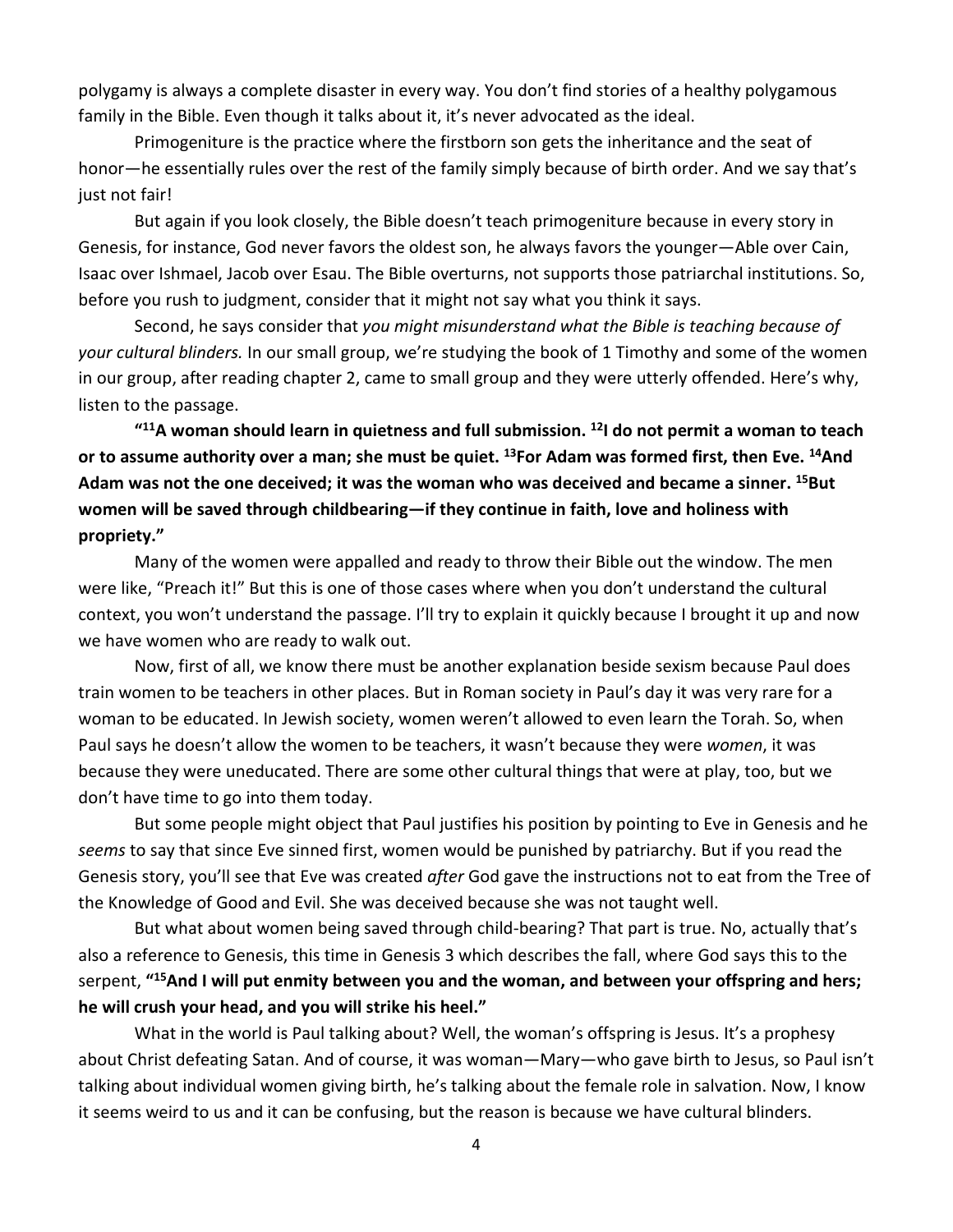The third thing Keller says to consider is that *you may be getting offended by some Biblical teaching because of an unexamined assumption that your cultural understanding is superior.*

We live in a society that almost always believes that newer is better. This is the unexamined mindset of our culture. In fact, we idolize youth culture so much that, while other cultures revere and look to the older generation for wisdom, we tend to discard their wisdom as out of touch. When people question whether a societal change is good, we're quick to tell them they're on the "wrong side of history."

Inevitably, there will be passages of Scripture that people in our culture will read and have trouble with and others that will be fine. But if you go to another culture, they'll be fine with the one we have trouble with and will have trouble with ones we think is fine. Why should we assume our culture is right and other cultures are wrong?

For instance, our individualistic culture thinks the Bible's view of sex is repressive and unhealthy and dangerous, but we like the passages about forgiving our enemies. Other cultures, like in the Middle East, will be fine with the passages about sex (probably not strict enough), but the Bible's teaching on forgiving your enemies is scandalous. That's crazy! If you live that way, people will eat you alive!

Is it possible that we're offended isn't because the Bible is outdated, but because we lack perspective. This is what C.S. Lewis called "chronological snobbery" or we might call it culturally snobbery. Why should our cultural sensibilities trump everyone else's? Why should you disbelieve the Bible because it offends your culture?

This is actually the advantage of a book that's 3000-year old, that was written over the course of 1500 years in a number of different cultures. Maybe it just has a perspective that we don't have when we assume that everything in our culture is progress. Maybe—just maybe—the Bible has something to say to us, not despite its ancient roots, but *because* of them.

If the Bible was really God-breathed and not the product of one culture, wouldn't you think it would have some things that would resonate with every culture and some things that would offend every culture. The Bible is an equal opportunity offender. When the Old Testament was written, it was offensive to the Jews it was written to. The New Testament was offensive to the Jews, Greeks and Romans at certain points.

So, when we reject it the Bible because we're offended, we have to ask ourselves, where did that belief come from anyway? Usually, it's not from some universal human truth. For of us, it's probably pop culture or the latest poll. Maybe, Oprah or a movie or Facebook. Where will they be 3000-years from now? Do we really want to put our everlasting faith in them? Is it possible that the reason some parts of the Bible offend you is *because* it's God-breathed, not despite it. //

So, the Bible is the human story, inspired by God...*Third, handed down through generations…*One problem people have with the Bible is they think that we just have to take it on authority, but we know that you can't believe something just because some authority says it's true. Rather than blindly trusting some authority, shouldn't we rather live based on some observable proof? Trust in the Bible based on *faith* in authorities, but we believe science based on proof. Well, that's a gross oversimplification.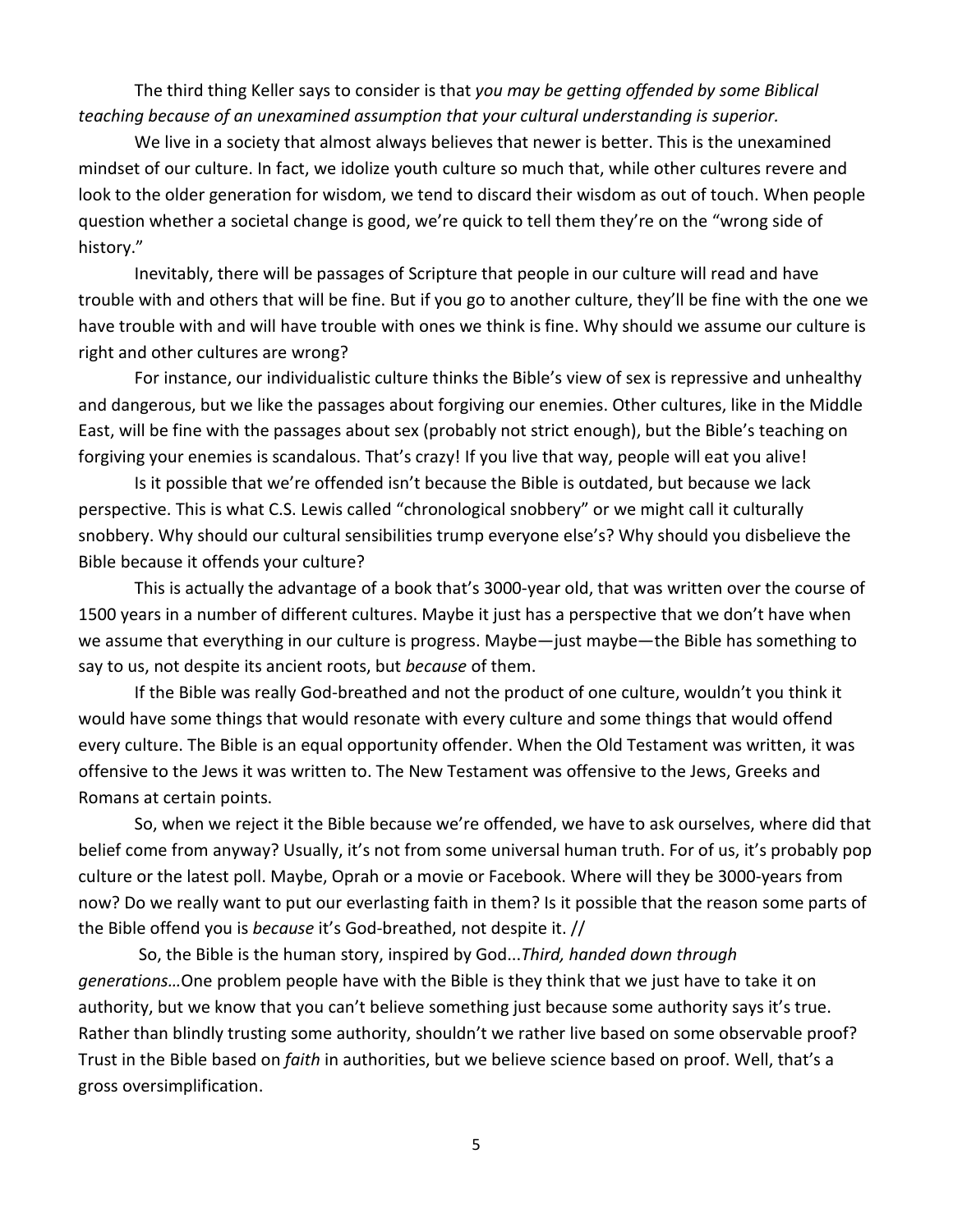Michael Polanyi, who died in 1976, was a chemist who turned philosopher when he realized that his colleagues in the sciences were making grand claims that science can explain everything simply by observing evidence. Polanyi said this is a misunderstanding of what really happens. Let me put it this way.

Have you ever looked through a telescope and mathematically calculated the movement of the planets around the sun? Have you ever observed that light behaves like particles and waves? Have you ever witnessed the splitting of an atom? Do you believe these things? Me too. Why do you believe it? You take it on authority.

Polanyi said that science works the same way. No scientist has directly observed more than a tiny fraction of everything there is to know in his field. So, for the rest, he has to rely on the authority of approved scientists who have seen things they haven't. He said that science isn't a method, but a group of skilled people who trust each other.

We live in a society that tells us we can trust *scientific* authority, but we can't trust religious authority. Scientists are objective, theologians are pushing an agenda. So, today people watch Neil Degrasse Tyson videos and take what he says as gospel truth. People believe him because he's a scientist and they take it on his authority. They don't realize that he's promoting a certain way of seeing the world.

Now, I'm not saying trusting authority is illegitimate. We can't avoid it. What I'm saying is that you can't say that science is based on proof and religion is based on blind authority. We all rely on authority who pass down truth from generation to generation. The question is which authorities should we trust? //

So, the Bible is the human story, inspired by God, passed down through generations… and finally…i*t teaches us to see the world as it really is.* Again, this is where the Bible and science are similar. They're both a way of seeing the world. Both the Bible and science teaches how to look at facts.

You've probably seen this or something like it before. [duck-rabbit pic] What do you see here? Do you see a duck or a rabbit? Some of you can switch back and forth easily. Some will look at it and say, "Where do you see the duck?" Now, we're all looking at the exact same thing but we're seeing something different.

Here's how it works in science. A medical doctor and a patient might look at the same X-ray, but they see different things. In fact, it might seem to the patient that the doctor is seeing things that aren't there until she shows the patient how to look at the X-ray. Reading an x-ray isn't natural, a medical student has to be taught how to look at it in order to see it as it really is.

In this analogy, the Bible isn't the X-ray, it's the radiology professor. The Bible isn't something we look at, it's something we look *through* in order to see the world from God's perspective.

You see, unlike the photo of the duck or rabbit, the claim of Christianity is that there is a right and a wrong way to see the world. My point today was not that the Bible is the right way and science is the wrong way, but science fits into the worldview of the Bible. It's a way we can understand the natural world. But the Bible is the God-revealed, cohesive over-arching story that shows us how to navigate the world.